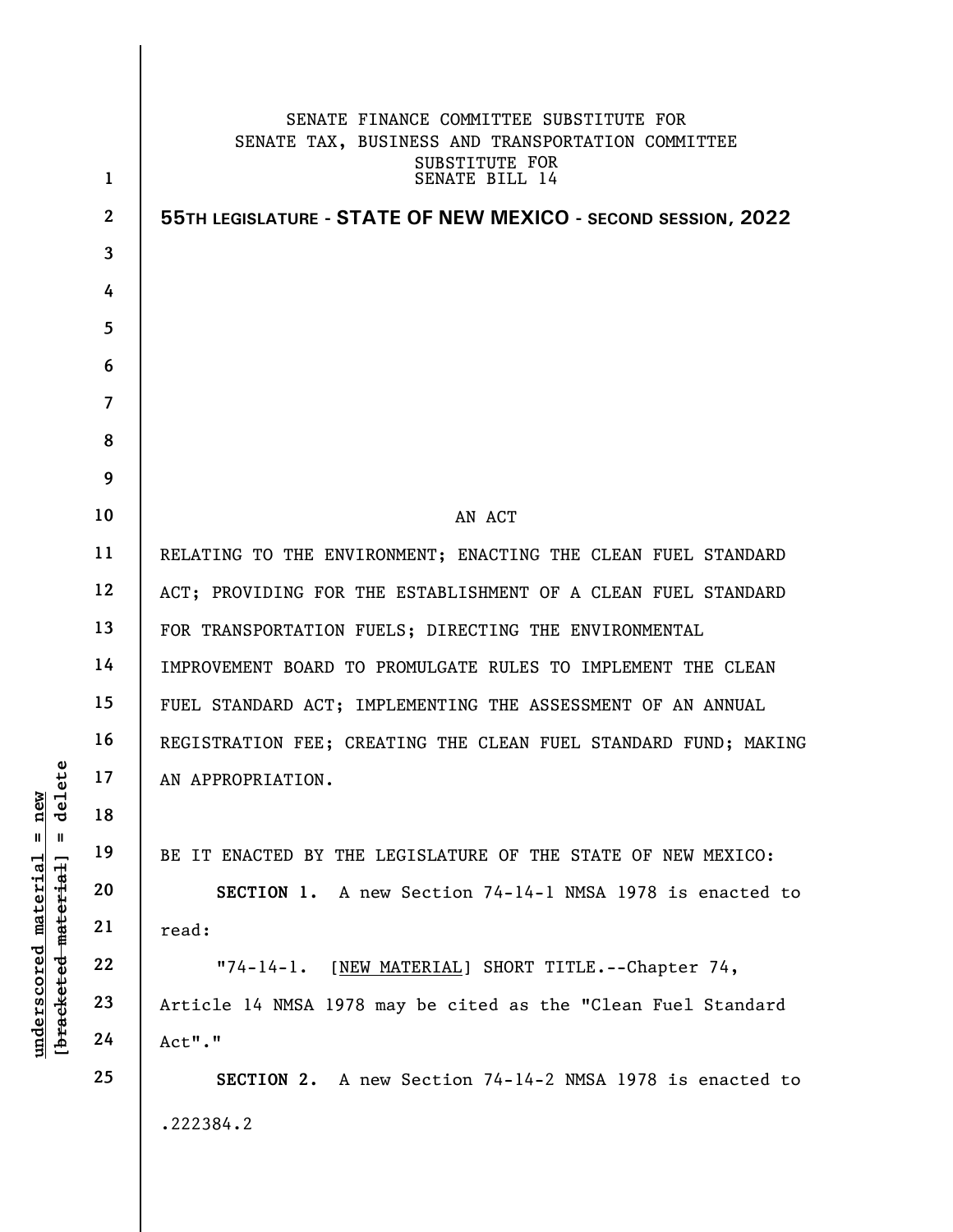|                                             | $\mathbf{1}$   | read:                                                           |
|---------------------------------------------|----------------|-----------------------------------------------------------------|
|                                             | $\mathbf{2}$   | $"74-14-2.$<br>[NEW MATERIAL] DEFINITIONS.--As used in the      |
|                                             | 3              | Clean Fuel Standard Act:                                        |
|                                             | 4              | "board" means the environmental improvement<br>A.               |
|                                             | 5              | board;                                                          |
|                                             | 6              | "carbon capture and sequestration" means the<br><b>B.</b>       |
|                                             | $\overline{7}$ | process of concentrating carbon dioxide present in flue or      |
|                                             | 8              | exhaust gases, or air, via chemical or physical separation      |
|                                             | 9              | methods and permanently sequestering the captured carbon        |
|                                             | 10             | dioxide by chemical methods such as mineralization or physical  |
|                                             | 11             | methods such as injection into a subsurface geologic formation; |
|                                             | 12             | "carbon intensity" means the quantity of fuel<br>$C$ .          |
|                                             | 13             | life cycle emissions per unit of fuel energy, expressed in      |
|                                             | 14             | grams of carbon dioxide equivalent per megajoule;               |
|                                             | 15             | "clean fuel standard" means a standard<br>$D$ .                 |
|                                             | 16             | applicable to transportation fuels that reduces greenhouse gas  |
| delete                                      | 17             | emissions, on average, per unit of fuel energy;                 |
| $n$ ew                                      | 18             | "credit" means a unit of measure assigned to a<br>Ε.            |
| Ш<br>H                                      | 19             | person who generates greenhouse gas emission reductions that is |
|                                             | 20             | used to comply with the clean fuel standard, such that one      |
| underscored material<br>[bracketed material | 21             | credit is equal to one metric ton of carbon dioxide equivalent; |
|                                             | 22             | "deficit" means a unit of measure assigned to<br>$F$ .          |
|                                             | 23             | the provider of a transportation fuel that has a carbon         |
|                                             | 24             | intensity greater than the applicable standard, such that one   |
|                                             | 25             | deficit is equal to one metric ton of carbon dioxide            |
|                                             |                | .222384.2                                                       |
|                                             |                | $-2$ -                                                          |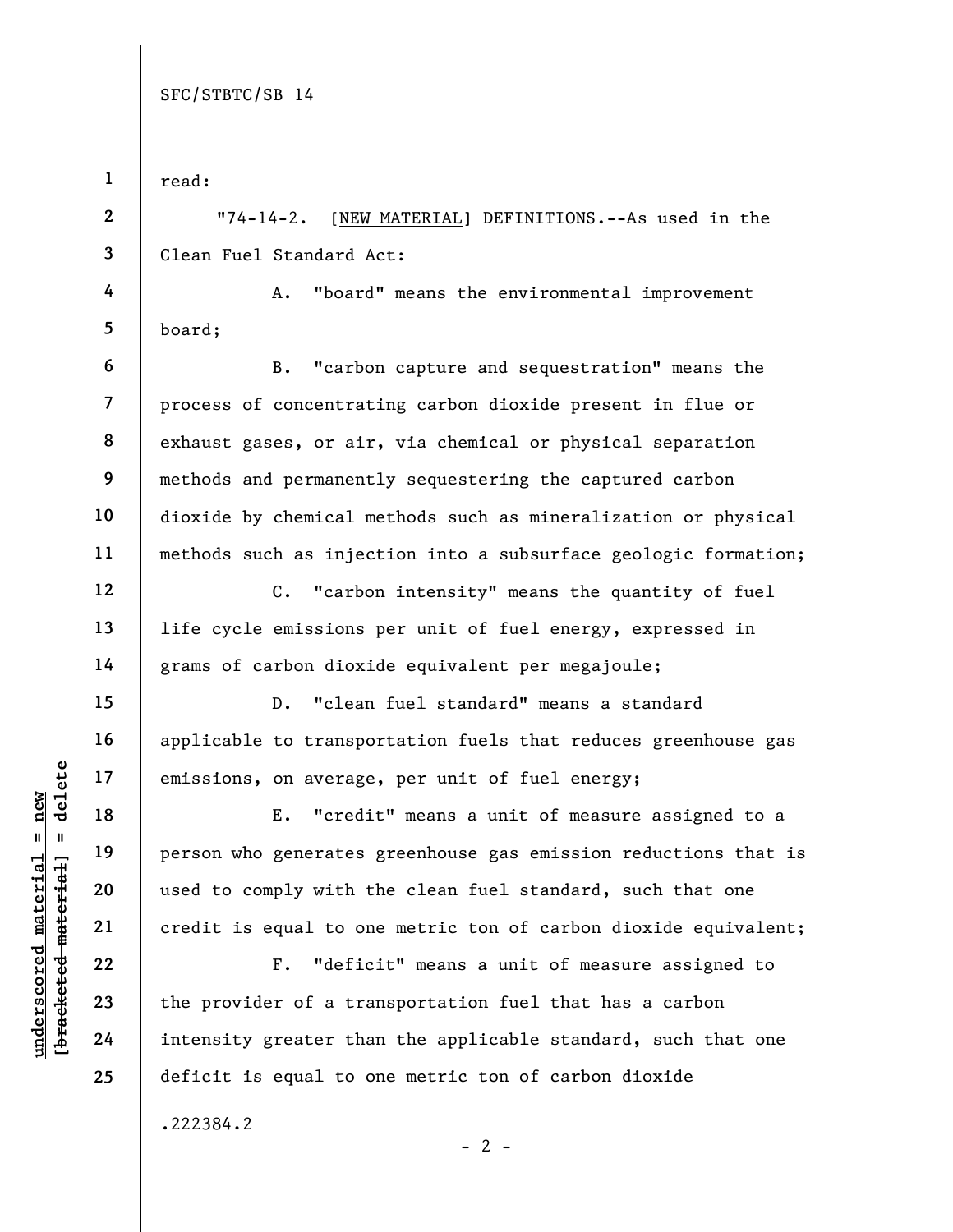1 equivalent;

4

5

6

7

8

9

10

11

12

13

14

15

16

17

18

19

20

21

22

23

24

25

2 3 G. "department" means the department of environment;

H. "direct air capture" means chemical or physical separation of carbon dioxide directly from ambient air;

I. "disproportionately impacted communities" means disadvantaged communities or communities or populations of people for which multiple burdens, including environmental and socioeconomic stressors, inequity, poverty, high unemployment, pollution or discrimination, may act to persistently and negatively affect the health, well-being and environment of the communities or populations;

underscore of the finished fuel<br>
walues for all greenh<br>
underscore and their relative global<br>
walues for all greenh<br>
their relative global<br>
Englished 21<br>
23<br>
including feedstock g<br>
24<br>
distribution and comb J. "fuel life cycle emissions" means the aggregate quantity of direct and indirect greenhouse gas emissions across the full fuel life cycle, including all stages of fuel and feedstock production and distribution, from extraction or feedstock generation through the distribution, delivery and use of the finished fuel by the ultimate consumer, where the mass values for all greenhouse gases are adjusted to account for their relative global warming potential;

K. "fuel pathway" means a detailed description of all stages of production and uses for a transportation fuel, including feedstock generation or extraction, production, distribution and combustion and use of the fuel by the consumer that is used to calculate the fuel life cycle emissions of a

.222384.2

- 3 -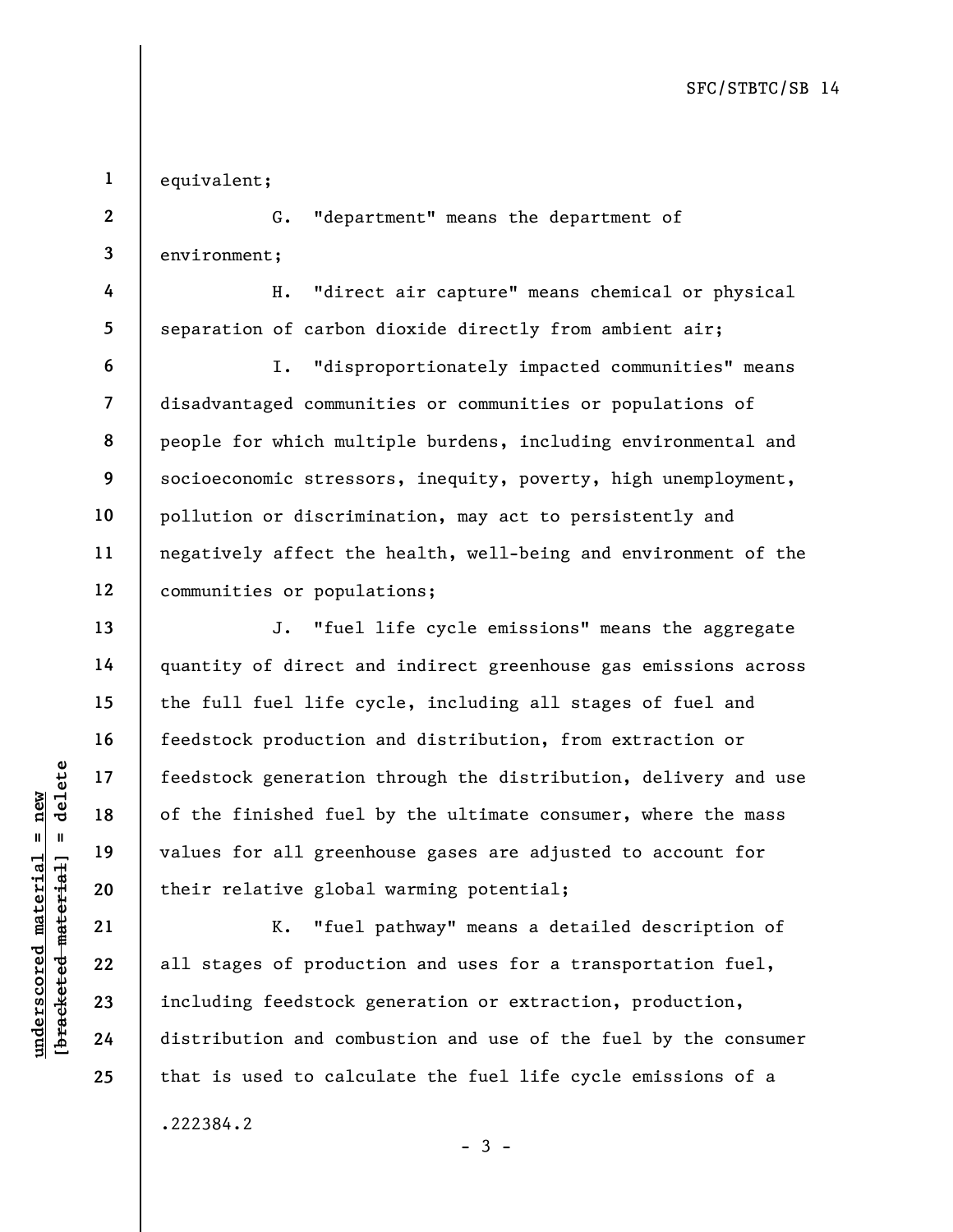1 transportation fuel;

2 3 4 L. "greenhouse gas" means carbon dioxide, methane, nitrous oxide, hydrofluorocarbons, perfluorocarbons and sulfur hexafluoride;

 M. "motor vehicle" means "motor vehicle" and "special mobile equipment", as those terms are defined in the Motor Vehicle Code;

N. "provider" means a person that produces in New Mexico or imports into New Mexico transportation fuel; and

O. "transportation fuel" means electricity or a liquid or gaseous fuel that is blended, sold, supplied, offered for sale or used for the propulsion of a motor vehicle, or that is intended for use in a motor vehicle, in New Mexico and that meets applicable standards, specifications and testing requirements for motor vehicle fuel quality. "Transportation fuel" does not mean electricity or liquid or gaseous fuel for non-motor vehicle purposes."

SECTION 3. A new Section 74-14-3 NMSA 1978 is enacted to read:

underscored material material end of the section of the section of the section of the section of the section of the section of the section of the section of the section of the section of the section of the section of the s "74-14-3. [NEW MATERIAL] CLEAN FUEL STANDARD-- ESTABLISHED--RULEMAKING.--

A. The board shall adopt rules to implement the Clean Fuel Standard Act.

B. The Clean Fuel Standard Act shall apply to providers.

.222384.2

25

5

6

7

8

9

10

11

12

13

14

15

16

17

18

19

20

 $- 4 -$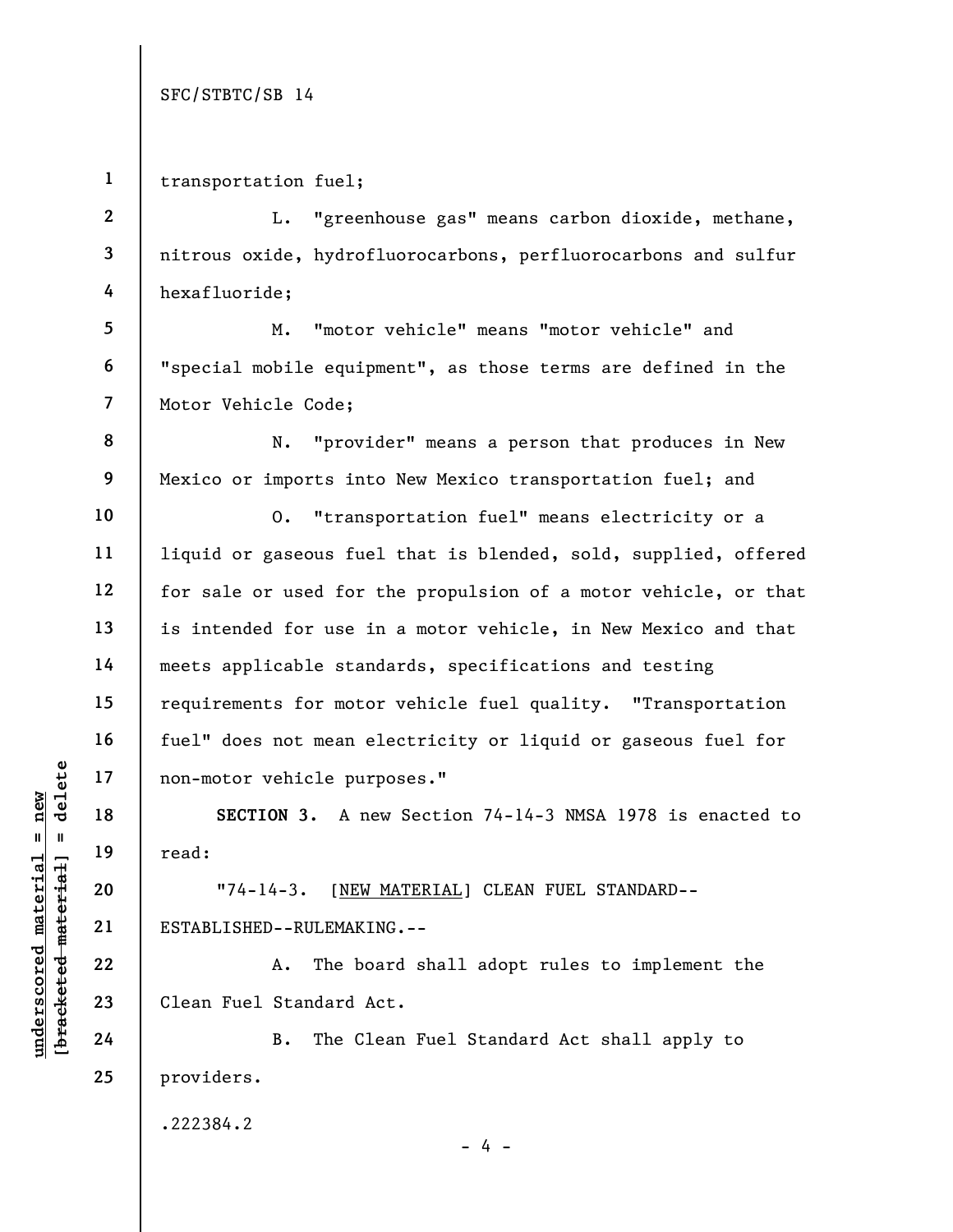underscored material = new [bracketed material] = delete 1 2 3 4 5 6 7 8 9 10 11 12 13 14 15 16 17 18 19 20 21 22 23 24 25 C. In adopting rules, the board shall take into consideration equivalent programs adopted by other jurisdictions and may coordinate with other jurisdiction to promote regional reductions in greenhouse gas emissions. D. No later than twenty-four months after the effective date of the Clean Fuel Standard Act, the department shall petition the board to promulgate rules to implement the Clean Fuel Standard Act. The rules shall: (1) establish the clean fuel standard based on a schedule for annually decreasing the carbon intensity of transportation fuels used in New Mexico. The schedule shall reduce the average amount of greenhouse gas emissions per unit of fuel energy by a minimum of twenty percent below 2018 levels by 2030 and by a minimum of thirty percent below 2018 levels by 2040; (2) establish a process to determine carbon intensity values for transportation fuels that does not discriminate against fuels on the basis of having originated in another state or jurisdiction. Nothing in this paragraph shall be construed to prohibit the inclusion or assessment of emissions related to location-specific fuel characteristics, fuel production, storage, transportation, combustion or associated changes in land use in determining the carbon intensity of a transportation fuel; (3) require the use of nationally or

.222384.2

 $- 5 -$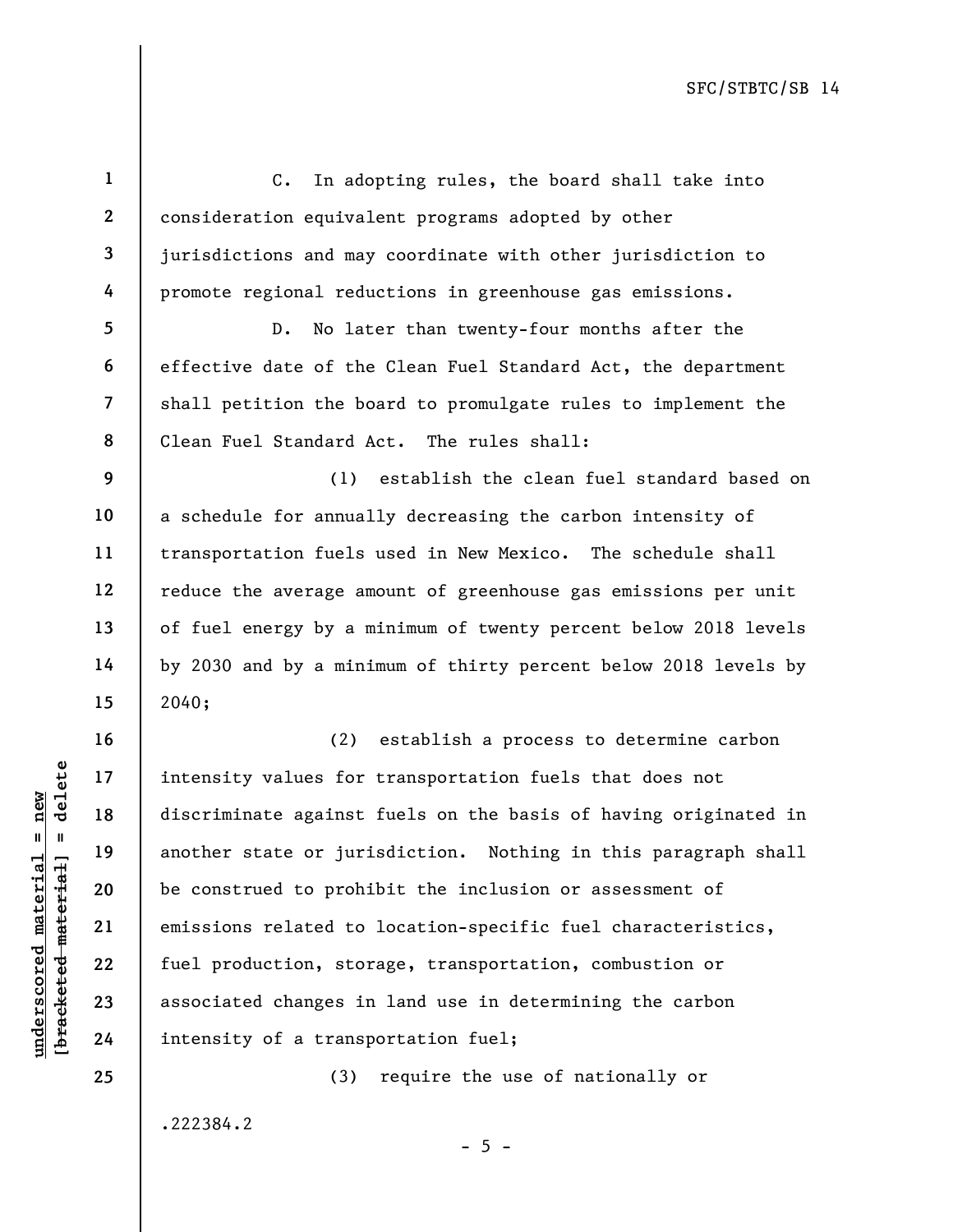1 2 3 4 regionally recognized models or protocols for determining fuel life cycle emissions and indirect land use changes in establishing the carbon intensity value for transportation fuels;

5 6 7 (4) establish a process for providers to comply with the Clean Fuel Standard Act by obtaining and retiring credits;

underscored material = new [bracketed material] = delete 8 9 10 11 12 13 14 15 16 17 18 19 20 21 22 23 24 25 (5) establish a mechanism for the generation of credits, which may include projects in the following sectors: agricultural, aviation, chemical, dairy, energy, film, forestry, manufacturing, mining, oil and gas, waste management or wastewater treatment, transportation, including transportation infrastructure, and utility, including projects or investments consistent with Section 62-8-12 NMSA 1978 to expand transportation electrification. Credits may also be generated from carbon capture and sequestration, direct air capture and methane capture and use projects. Credits generated pursuant to this paragraph, except for those generated by direct air capture, shall be generated by activities that either improve the carbon intensity of transportation fuels or reduce greenhouse gas emissions associated with transportation in New Mexico. To generate eligible credits, carbon capture and sequestration, direct air capture and methane capture and use projects shall result in additional, quantifiable, verifiable, permanent and enforceable .222384.2

 $- 6 -$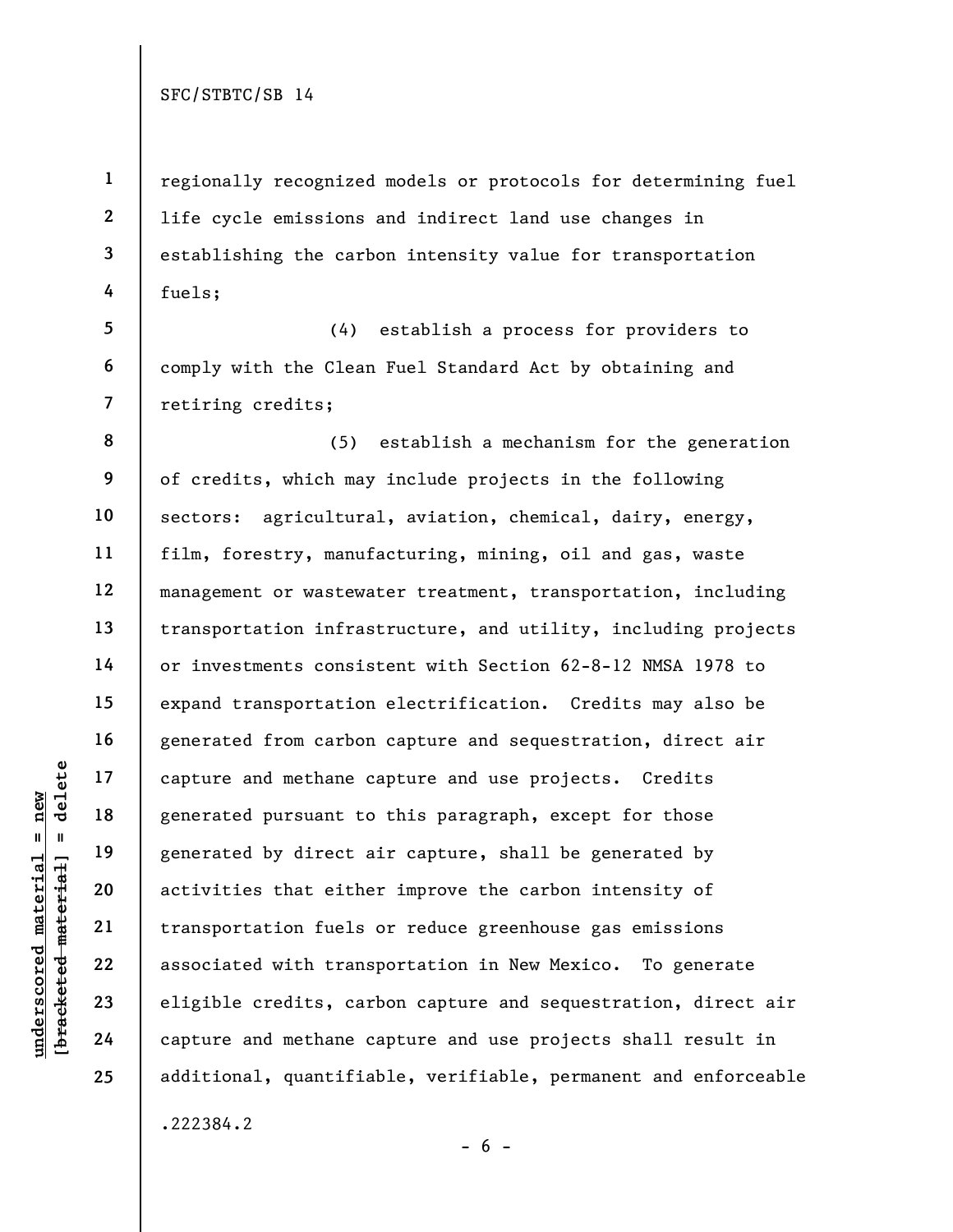underscored material = new [bracketed material] = delete 1 2 3 4 5 6 7 8 9 10 11 12 13 14 15 16 17 18 19 20 21 22 23 greenhouse gas emission reductions; (6) require the annual registration of providers and any person generating credits; (7) require the assessment of an annual registration fee for providers and any person generating credits that is sufficient to cover the reasonable costs of the department's administration and enforcement of the Clean Fuel Standard Act and implementation of rules. Fees collected pursuant to this paragraph shall be deposited in the clean fuel standard fund; (8) require providers to demonstrate compliance with the clean fuel standard by balancing credits and deficits on an annual basis and submitting fuel pathway applications, fuel transactions and carbon intensity data to the department; (9) establish a fair market for credit transactions that is administered by the department or a third party. The board shall adopt rules for market management, including transaction fees, cost-containment measures or other mechanisms that enable credits to be traded, sold or banked for future compliance periods and procedures for verifying the validity of credits and deficits generated under the Clean Fuel Standard Act;

(10) require third-party certifications of fuel pathway applications and third-party verifications of fuel .222384.2 - 7 -

24

25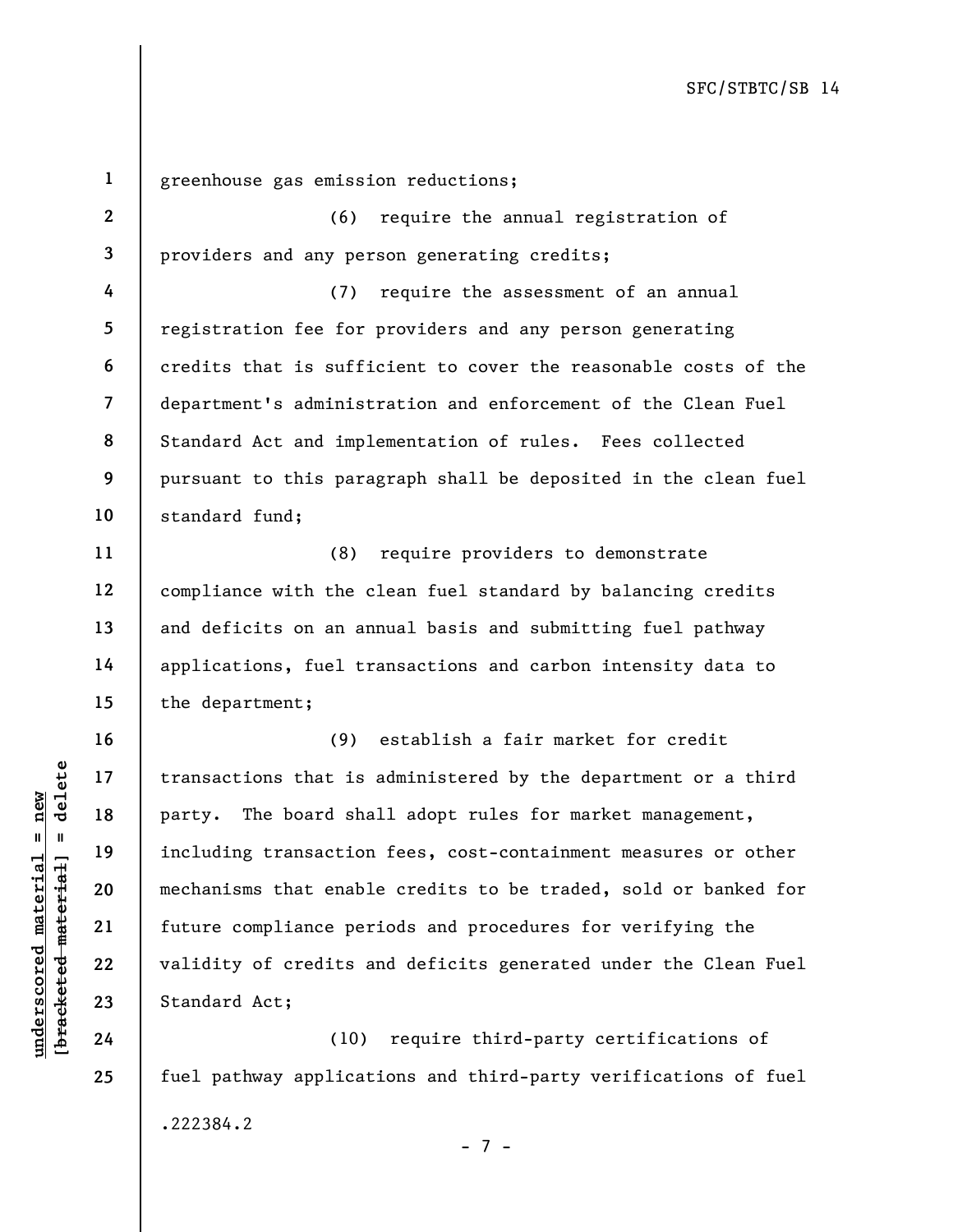underscored material = new [bracketed material] = delete 1 2 3 4 5 6 7 8 9 10 11 12 13 14 15 16 17 18 19 20 21 22 23 24 25 transactions and carbon intensity data on an annual basis, at the expense of the provider or any person generating credits; (11) establish requirements and an accreditation process for third-party verification, including acceptance of verification entities that are accredited by another state that adopts a low-carbon fuel standard and establishes a third-party verification program; (12) prioritize mechanisms for credit generation that benefit disproportionately impacted, environmental justice and rural communities and reduce cumulative impacts; (13) require electric utilities that generate credits from electricity used as transportation fuel to track and record all net revenues generated from the credits in a regulatory liability solely for subsequent use for the purposes of increasing transportation electrification, including transportation electrification projects, rebates for electric vehicle purchases, education and outreach activities or the provision of direct benefits for current electric vehicle customers; provided that at least thirty percent of net revenues in year one, forty percent of net revenues in year two and fifty percent of net revenues in subsequent years shall be used to support transportation electrification that primarily benefits disproportionately impacted, environmental justice or rural communities. Funding for programs pursuant to this

.222384.2

- 8 -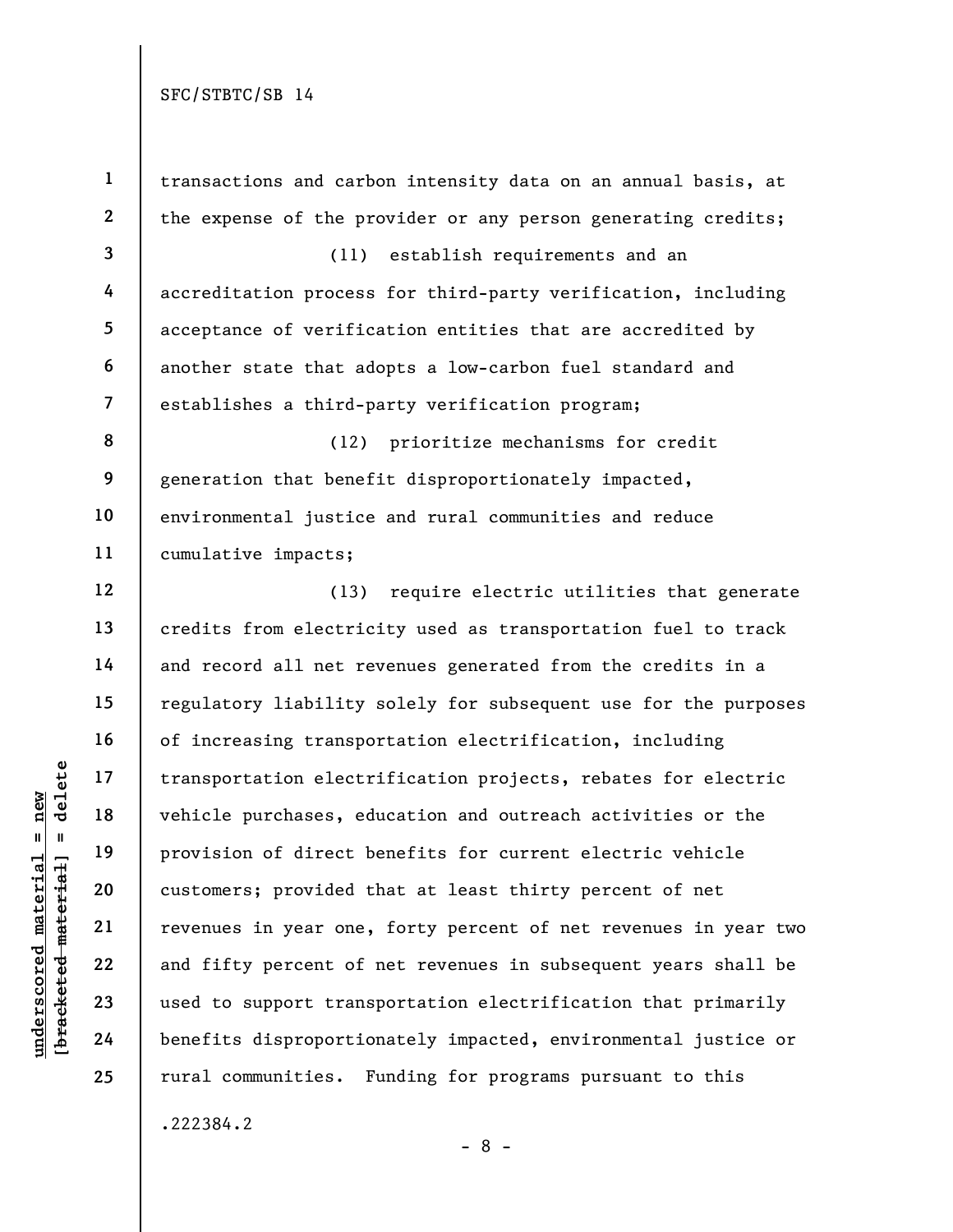2 3

4

5

6

7

14

15

16

17

18

19

20

21

22

23

24

25

1

8 paragraph shall be in addition to funding to expand transportation electrification pursuant to Section 62-8-12 NMSA 1978. For the purposes of this paragraph, "net revenues" means revenues from the sale of credits generated by an electric utility, less the reasonable transaction, administrative and marketing costs associated with program administration, sale of the credits and compliance with this section, which costs shall be presumed to be prudent; and

9 10 11 12 13 (14) establish mechanisms to facilitate compliance for providers that are not meeting the clean fuel standard at the end of any compliance period. The rules shall include provisions necessary for the department to hold credit clearance markets.

E. The department is responsible for the administration of the clean fuel standard and credits, including implementation and enforcement of the rules adopted by the board pursuant to the Clean Fuel Standard Act.

underscored material = new [bracketed material] = delete F. As part of the rulemaking required pursuant to this section, the department, in consultation with the New Mexico department of agriculture, shall develop an emergency deferral process for the department, in consultation with stakeholders, to temporarily suspend the implementation of a clean fuel standard to address market conditions. The rules shall require the department to consider a provider's request for emergency deferral."

- 9 -

.222384.2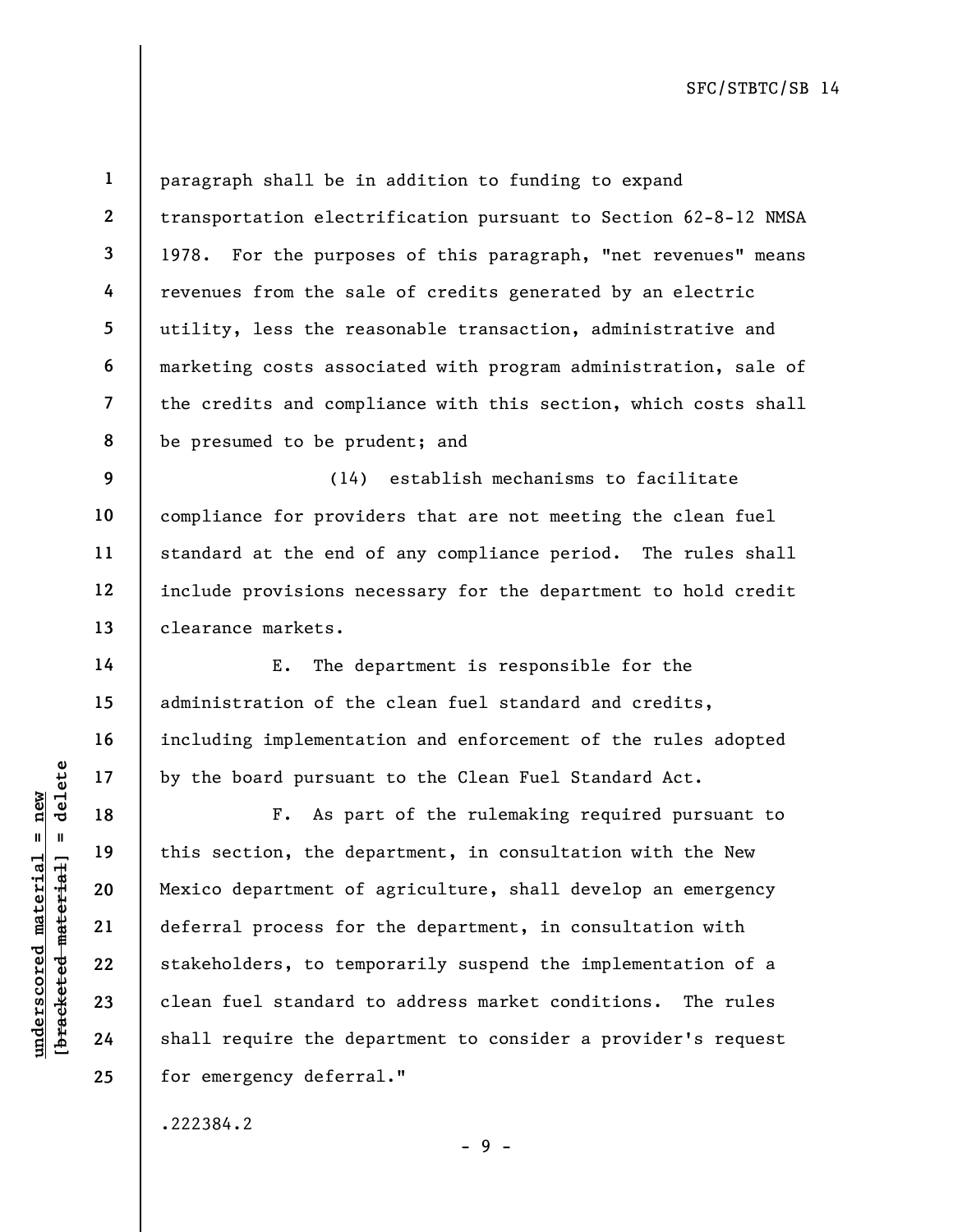4

6

10

11

13

14

15

16

17

19

20

21

22

23

24

25

1 2 SECTION 4. A new Section 74-14-4 NMSA 1978 is enacted to read:

3 5 7 8 9 12 18 "74-14-4. [NEW MATERIAL] CLEAN FUEL STANDARD FUND-- CREATED.--The "clean fuel standard fund" is created as a nonreverting fund in the state treasury. The fund consists of appropriations, gifts, grants, donations, income from investment of the fund and fees collected from the regulation of transportation fuels pursuant to the Clean Fuel Standard Act. Money in the fund is appropriated to the department and shall be administered by the department for staffing and resources needed for administration and enforcement of rules pertaining to transportation fuels and greenhouse gas emissions. Disbursements from the fund shall be by warrant drawn by the secretary of finance and administration pursuant to vouchers signed by the secretary of environment or the secretary's designee. Any unexpended or unencumbered balance in the clean fuel standard fund remaining at the end of any fiscal year shall not revert to the general fund."

SECTION 5. Section 74-1-8 NMSA 1978 (being Laws 1971, Chapter 277, Section 11, as amended) is amended to read: "74-1-8. BOARD--DUTIES.--

underscored material states of the clean fuel states of the clean fuel states of the clean fuel states of the second material consumer that the book of the clean states of the chapter 277, Section  $\begin{array}{c|ccc}\n\text{u} & \text{u} & \text$ A. The board is responsible for environmental management and consumer protection. In that respect, the board shall promulgate rules and standards in the following areas:

 $- 10 -$ 

(1) food protection;

.222384.2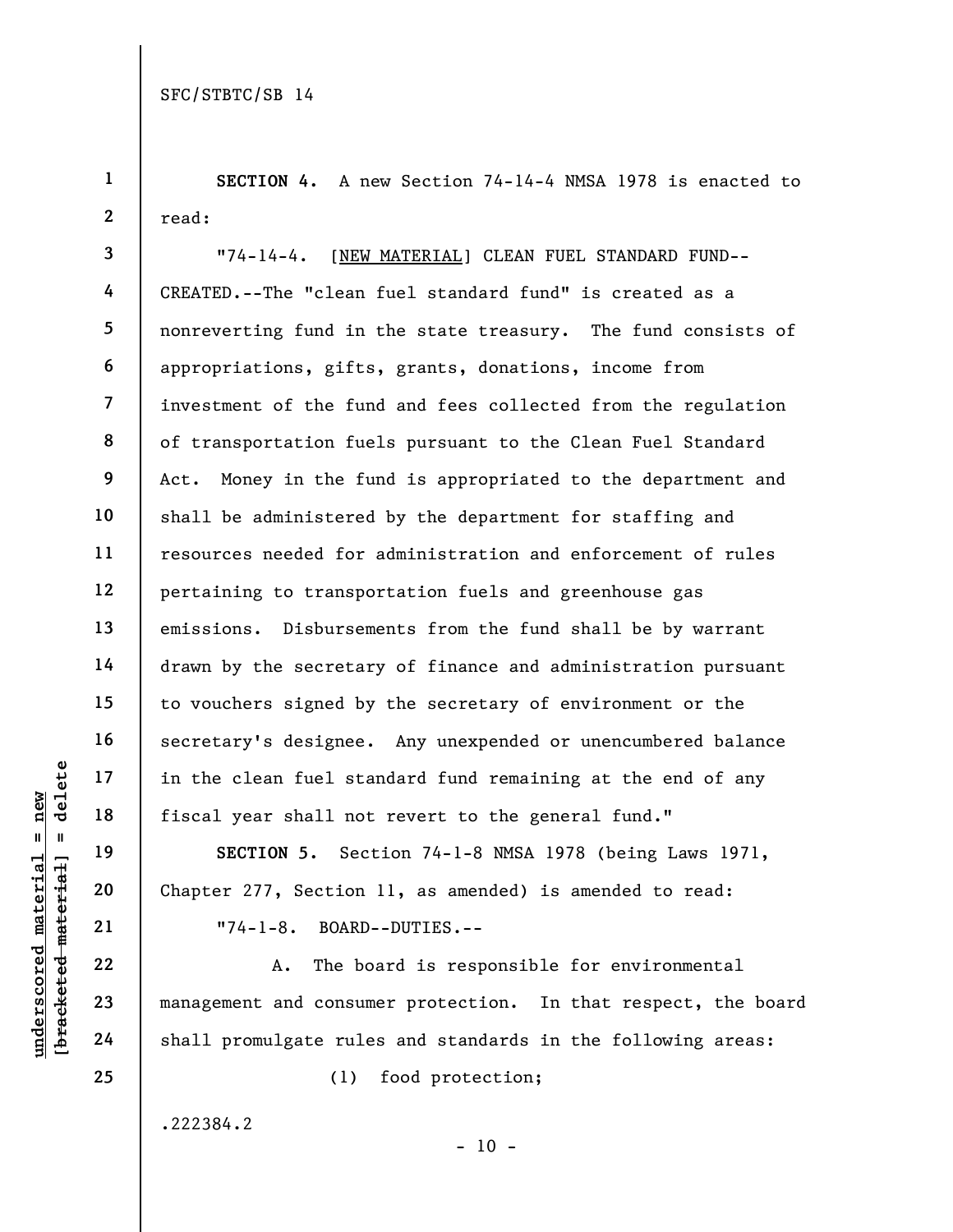underscored material material of the distributions of the distributions of the distributions of the distributions of the distributions of the distributions of the distributions of the distributions of the distributions of 1 2 3 4 5 6 7 8 9 10 11 12 13 14 15 16 17 18 19 20 21 22 23 24 25 (2) water supply, including a capacity development program to assist water systems in acquiring and maintaining technical, managerial and financial capacity in accordance with Section 1420 of the federal Safe Drinking Water Act of 1974 and rules authorizing imposition of administrative penalties for enforcement; (3) liquid waste, including exclusive authority to establish on-site liquid waste system fees that are no more than the average charged by the contiguous states to New Mexico for similar permits and services and to implement and administer an inspection and permitting program for on-site liquid waste systems; (4) air quality management as provided in the Air Quality Control Act; (5) radiation control and establishment of license and registration and other related fees not to exceed fees charged by the United States nuclear regulatory commission for similar licenses as provided in the Radiation Protection Act; (6) noise control; (7) nuisance abatement; (8) vector control; (9) occupational health and safety as provided in the Occupational Health and Safety Act; (10) sanitation of public swimming pools and .222384.2 - 11 -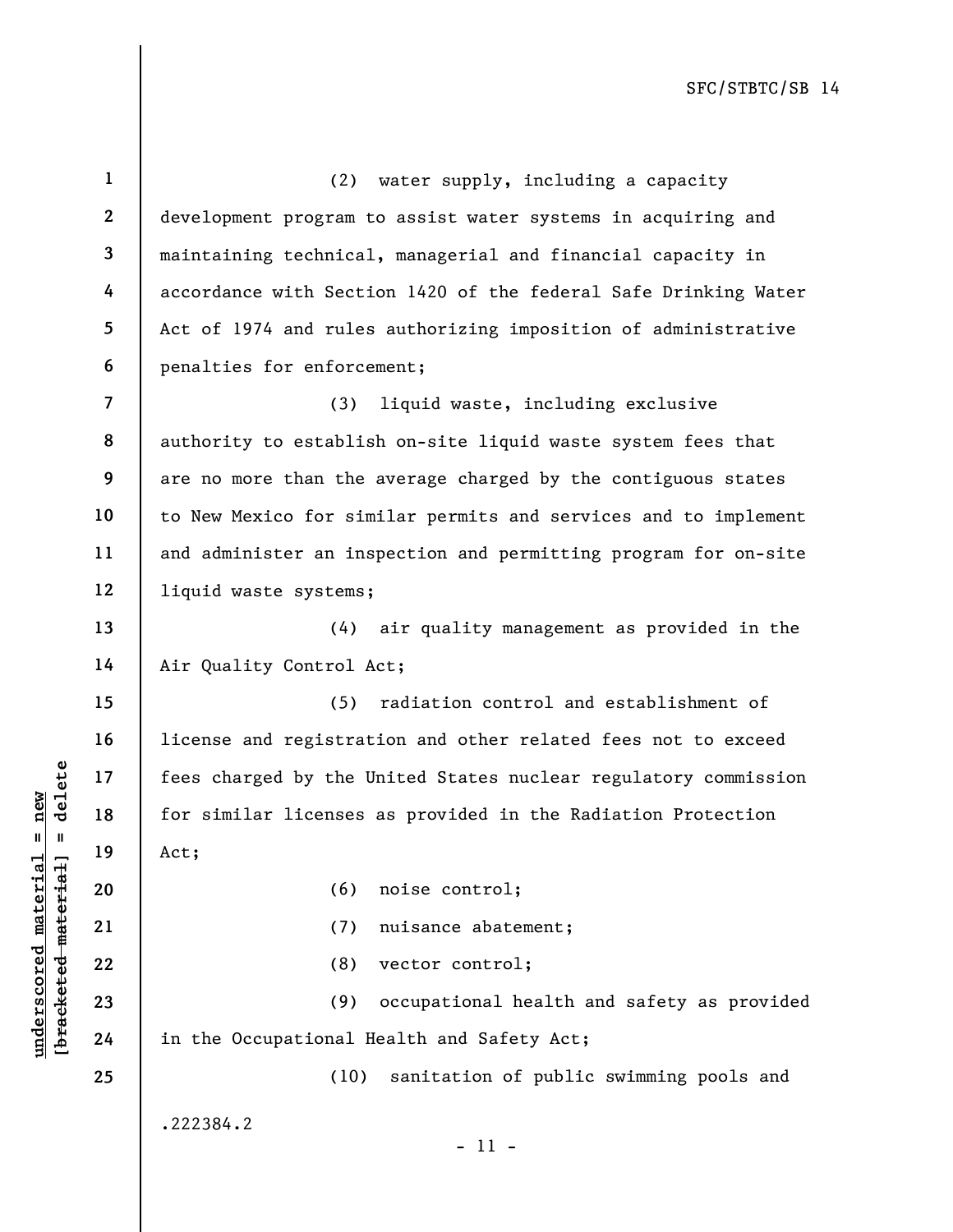underscored material = new [bracketed material] = delete 1 2 3 4 5 6 7 8 9 10 11 12 13 14 15 16 17 18 19 20 21 22 23 24 25 public baths; (11) plumbing, drainage, ventilation and sanitation of public buildings in the interest of public health; (12) medical radiation, health and safety certification and standards for radiologic technologists as provided in the Medical Imaging and Radiation Therapy Health and Safety Act; (13) hazardous wastes and underground storage tanks as provided in the Hazardous Waste Act; [and] (14) solid waste as provided in the Solid Waste Act; and (15) transportation fuels as provided in the Clean Fuel Standard Act. B. Nothing in Subsection A of this section imposes requirements for the approval of subdivision plats in addition to those required elsewhere by law. Nothing in Subsection A of this section preempts the authority of any political subdivision to approve subdivision plats. C. Administrative penalties collected pursuant to Paragraph (2) of Subsection A of this section shall be deposited in the water conservation fund. D. On-site liquid waste system fees shall be deposited in the environmental health fund. E. Radiation license and registration and other .222384.2  $- 12 -$